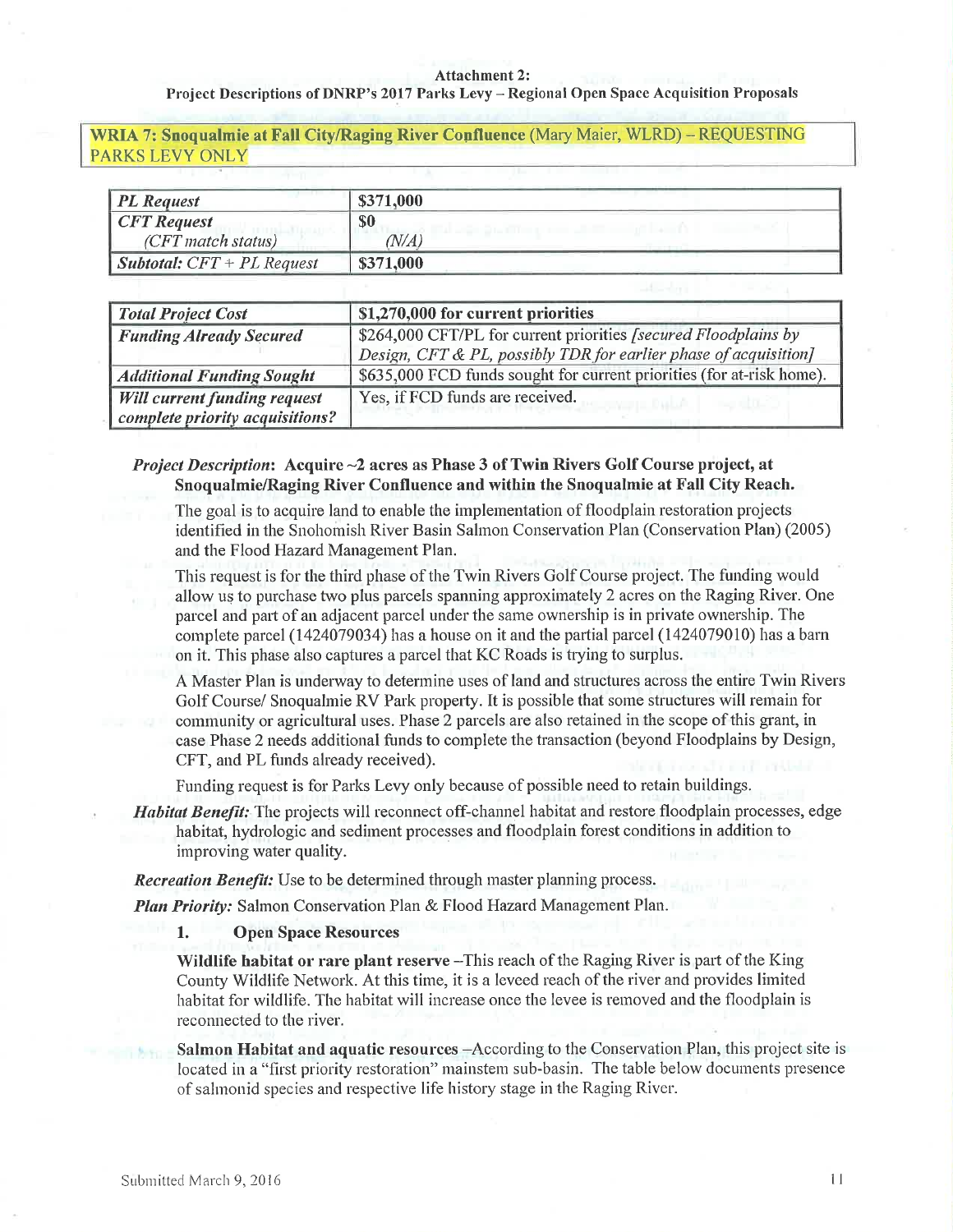### Attachment 2:

Project Descriptions of DNRP's 2017 Parks Levy - Regional Open Space Acquisition Proposals

| <b>Species</b> | <b>Life History Stage Present</b>                             | <b>Unique Population</b>         |
|----------------|---------------------------------------------------------------|----------------------------------|
| Chinook        | Adult spawning, sub-yearling rearing $\&$<br>yearling rearing | Snoqualmie River Fall<br>Chinook |
| Steelhead      | Adult spawning, sub-yearling rearing $&$ yearling<br>rearing  | Snoqualmie Winter<br>Steelhead   |
| Coho           | Juvenile                                                      |                                  |
| Pink           | <b>Adult spawning</b>                                         |                                  |
| Chum           | <b>Adult spawning</b>                                         |                                  |
| Cutthroat      | Adult spawning, sub-yearling rearing & yearling<br>rearing    |                                  |

Scenic Resources - The parcels can be seen from the surrounding hillsides and are a scenic resource to Fall City. The properties are along the river and provide views up and down the Snoqualmie Valley and views of the surrounding mountains.

Urban passive-use natural area/greenbelt  $-$  The parcels purchased in fee will provide open space and river access for the surrounding community. Although Fall City is not an incorporated area, the property provides open space and passive recreation in close proximity to the urban center of Fall City.

Park/open space or natural corridor addition - The properties are in close proximity to other King County Parks and Natural Areas including Fall City Park and Fall City Natural Area in addition to other land managed by KC Rivers.

Passive recreation opportunity/unmet need - Properties purchased in fee or partial fee will provide opportunities for passive recreation such as fishing, hiking, river recreation and bird watching.

# 2. ADDITIONAL FACTORS

Educational/interpretive opportunity  $-$  the proximity of these properties to downtown Fall City will provide educational and interpretive opportunities for the surrounding community to learn about the restoration projects that will be implemented and the importance of floodplain processes for the recovery of salmonids.

Ownership complexity/willing seller(s)/ownership interest proposed - This is the third phase of this project. We worked with this landowner (Garnble) to close on the first phase (Snoqualmie RV Park) in December 2015. The landowners of the second phase are currently considering a Purchase and Sale offer for the Twin Rivers Golf Course. Mr. Gamble is very motivated to sell his property to the county. The other parcel is a KC Roads parcel that we need for a portion of the levee removal/setback project.

Partnerships - We are working with our Agriculture and Rivers' partners to come up with a solution that captures the "fish/farm/flood" needs. This project is seen as a potential model for how to restore salmon productivity both within the APD and outside of the APD. The parcel with the house and barn are being explored for the potential to house a community center or other community resource.